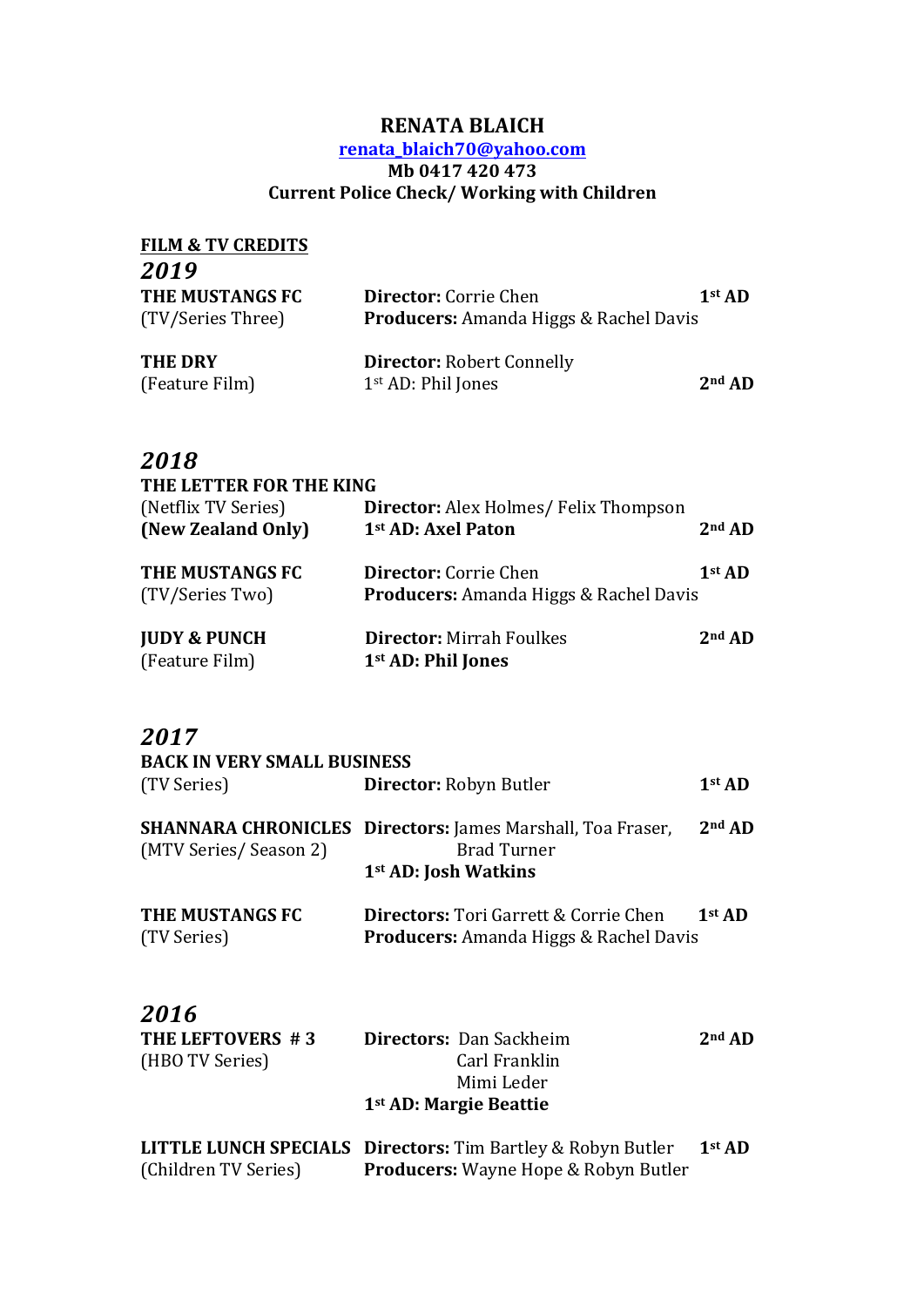| 2014 - 2015<br><b>BARRACUDA</b><br>(TV mini-series)               | <b>Director: Robert Connelly</b><br>1 <sup>st</sup> AD: Phil Jones                                   | $2nd$ AD           |
|-------------------------------------------------------------------|------------------------------------------------------------------------------------------------------|--------------------|
| <b>HUNTERS</b><br>(US Syfy TV Series)                             | <b>Directors: Various</b><br>1st AD: Phil Jones, Todd Embling                                        | 2 <sup>nd</sup> AD |
| (MTV Series)                                                      | <b>SHANNARA CHRONICLES Directors: James Marshall</b><br>Jesse Warn<br>1 <sup>st</sup> AD: Phil Jones | $2nd$ AD           |
| <b>THE DRESSMAKER</b><br>(Feature Film)                           | <b>Director: Jocelyn Moorhouse</b><br>1 <sup>st</sup> AD: Phil Jones                                 | $2nd$ AD           |
| THE MOON & THE SUN<br>(Feature Film)                              | Director: Sean McNamara<br>1 <sup>st</sup> AD: Phil Jones                                            | $2nd$ AD           |
| TIME OF OUR LIVES #2<br>(TV Series)                               | <b>Directors: Various</b><br>1 <sup>st</sup> AD: Todd Embling                                        | $2nd$ AD           |
| 2012 - 2013                                                       |                                                                                                      |                    |
| <b>CUT SNAKE</b><br>(Feature Film)                                | <b>Director:</b> Tony Ayres<br>1 <sup>st</sup> AD: Phil Jones                                        | $2nd$ AD           |
| <b>NOW ADD HONEY</b><br>(Feature Film)                            | Director: Wayne Hope<br>1st AD: Nathan Croft                                                         | 2 <sup>nd</sup> AD |
| NEVER TEAR US APART<br>(TV Tele-movie)                            | <b>Director</b> : Daina Reid<br>1 <sup>st</sup> AD: Phil Jones                                       | $2nd$ AD           |
| <b>MISS FISHER'S MURDER</b><br><b>MYSTERIES #2</b><br>(TV Series) | <b>Directors: Various</b><br>1 <sup>st</sup> AD's: Chris Odgers<br>& Todd Embling                    | 2nd AD             |
| <b>TRACKS</b><br>(Feature Film)                                   | Director: John Curran<br>1 <sup>st</sup> AD: Phil Jones                                              | 2nd AD             |
| TIME OF OUR LIVES # 2<br>(TV Series)                              | <b>Directors: Various</b><br>1st AD: Phil Jones,<br><b>Todd Embling &amp; Annie Maver</b>            | $2nd$ AD           |

**UPPER MIDDLE BOGAN 3 Director:** Wayne Hope **1st** AD

(TV Series) **Producers:** Wayne Hope & Robyn Butler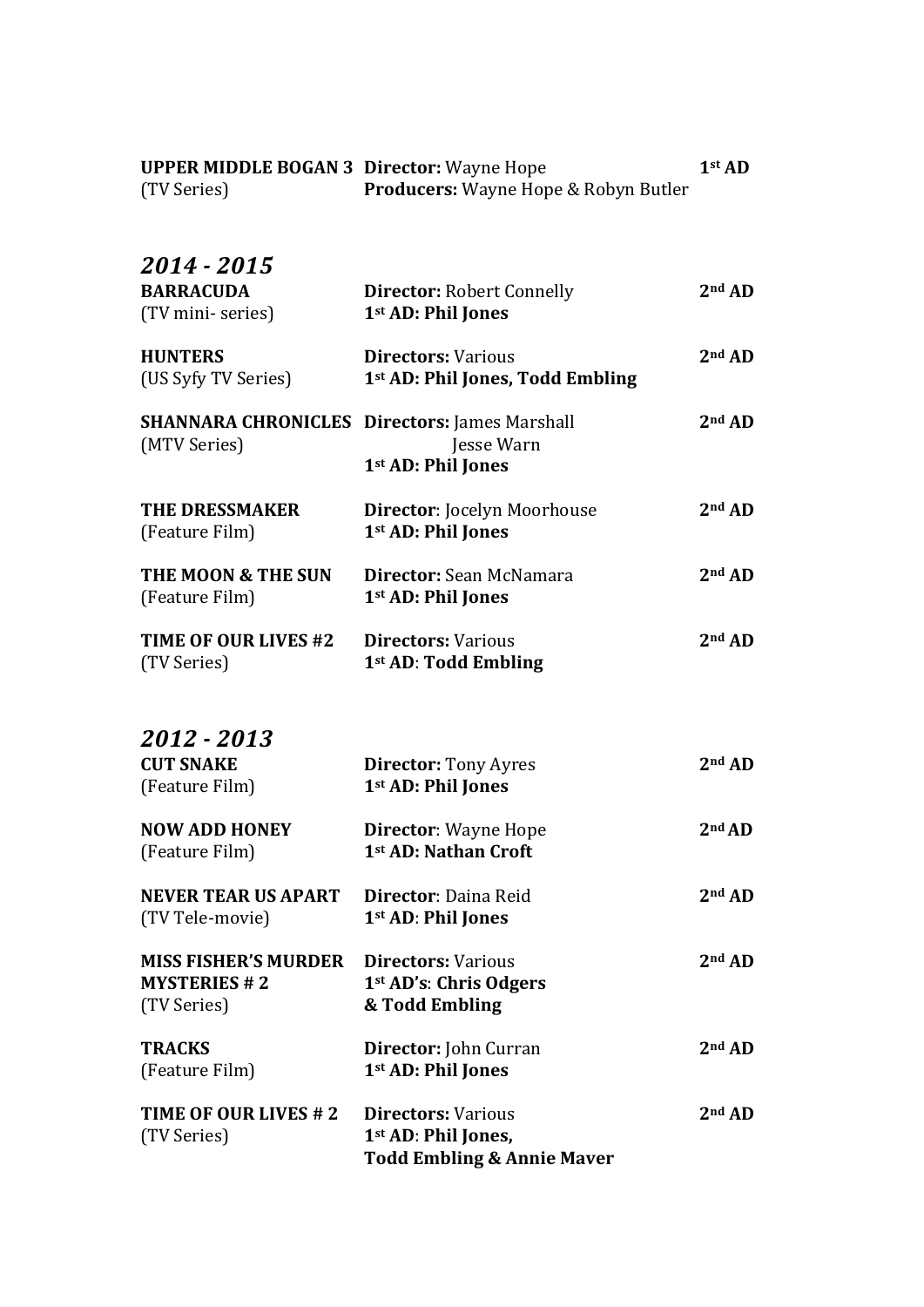| <b>MYSTERIES OF A</b><br><b>HANSOM CAB</b><br>(TV Tele-movie)                  | <b>Director: Shawn Seet</b><br>1st AD: Marshall Crosby                                                                             | 2 <sup>nd</sup> AD |
|--------------------------------------------------------------------------------|------------------------------------------------------------------------------------------------------------------------------------|--------------------|
| <b>DESPERATE REMEDIES</b><br>(TV Tele-movie)                                   | Director: Ken Cameron<br>1 <sup>st</sup> AD: Chris Odgers                                                                          | $2nd$ AD           |
| 2010-2011<br><b>MISS FISHER'S MURDER</b><br><b>MYSTERIES #1</b><br>(TV Series) | <b>Directors: Various</b><br>1st AD's: Chris Odgers, Darrin Oakley                                                                 | $2nd$ AD           |
| <b>THE SLAP</b><br>(TV Mini-series)                                            | <b>Directors:</b> Tony Ayres, Jessica Hobbs<br>Robert Connolly, Matt Saville,<br>1 <sup>st</sup> AD's: Chris Odgers, Darrin Oakley | $2nd$ AD           |
| <b>JUDITH LUCY'S</b><br><b>SPIRTUAL ADVENTURE</b><br>(TV Series)               | Director: Tony Martin<br>1st AD: Iain Pirrot                                                                                       | $2nd$ AD           |
| <b>OFFSPRING #1</b><br>(TV Series)                                             | <b>Directors: Various</b><br>1 <sup>st</sup> AD: John 'JP' Powditch<br>& John McGee                                                | $2nd$ AD           |
| 2008-2009                                                                      |                                                                                                                                    |                    |
| <b>RED HILL</b><br>(Feature Film)                                              | <b>Director: Patrick Hughes</b><br>1st AD: Cameron Watt                                                                            | $2nd$ AD           |
| <b>ARTIC BLAST</b><br>(Feature Film)                                           | <b>Director:</b> Brian Trenchard- Smith<br>1st AD: John 'JP' Powditch                                                              | 2nd AD             |
| <b>SOUTH SOLITARY</b><br>(Feature Film)                                        | <b>Director:</b> Shirley Barret<br>1 <sup>st</sup> AD: John 'JP' Powditch                                                          | 3rd AD             |
| <b>RACE RELATIONS</b><br>(TV Series)                                           | Director: Lyn-Maree Milburn<br>1st AD: Iain Pirrot                                                                                 | 3rd AD             |
| THE REINCARNATION<br>OF WILLIAM BUCKLEY<br>(TV Film-Doco)                      | <b>Director: Malcom MacDonald</b><br>1 <sup>st</sup> AD: John 'JP' Powditch                                                        | 3rd AD             |
| THE LIBRARIANS #2<br>(TV Series)                                               | <b>Director:</b> Wayne Hope<br>1 <sup>st</sup> AD: John 'JP' Powditch                                                              | 3rd AD             |
| <b>BLESSED</b><br>(Feature Film)                                               | Director: Ana Kokinos<br>1st AD: John 'JP' Powditch                                                                                | 3rd AD             |